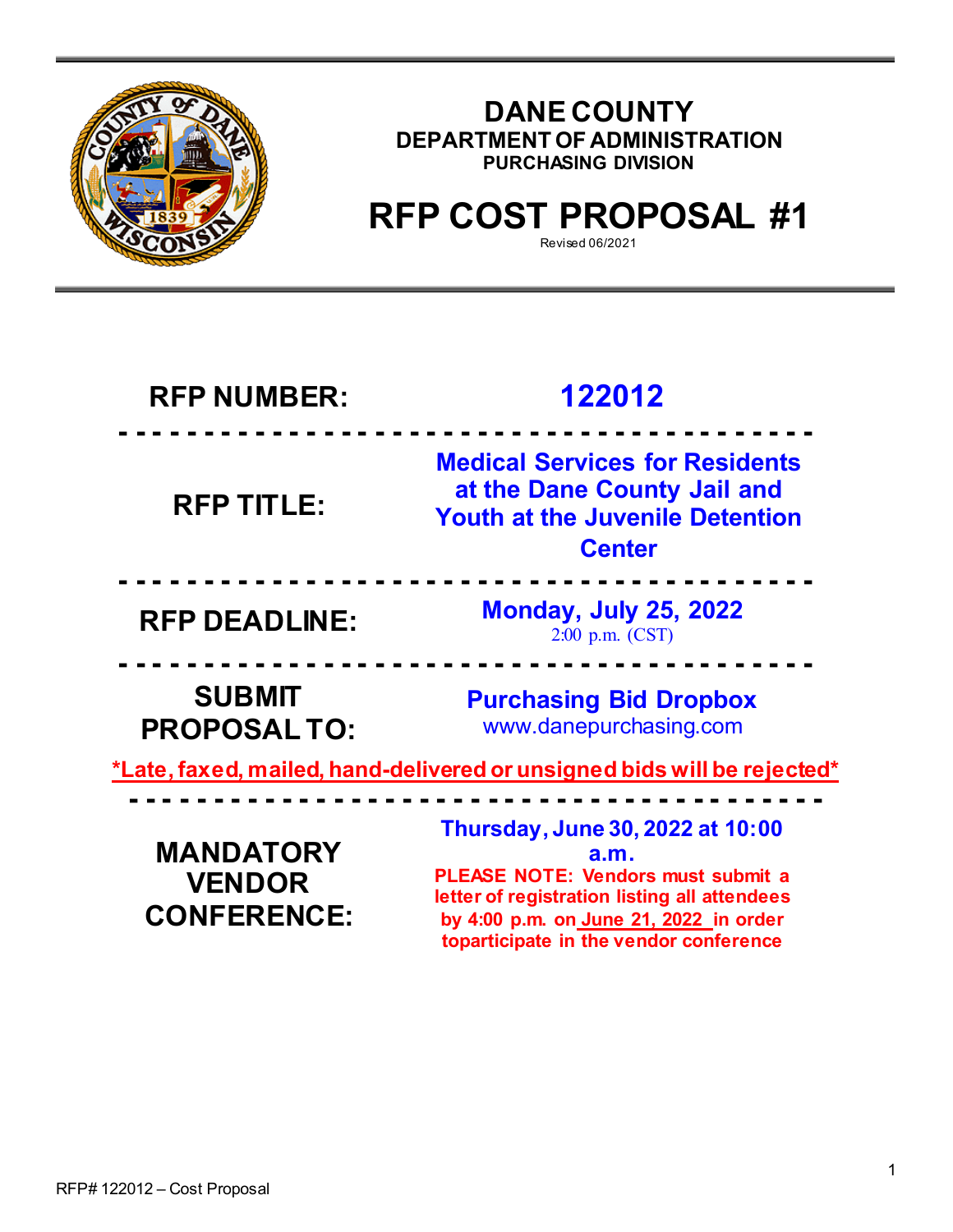## **COST PROPOSAL #1 – Dane County Jail**

**VENDOR NAME:**

#### **Pricing Format**

Per Diem for January 1, 2023 through December 31, 2025 (Note: Resident population for per diem calculation is 718)

#### **Escalator/Inflationary Factor Utilized**

Please specify the percentage and dollar amount of the escalator or inflationary factor utilized by your company in establishing the inmate per diem pricing for Years Two (2) and Years Three (3):

Year Two (2) Escalator/Inflationary Factor \_\_\_\_\_\_\_\_\_\_\_\_\_\_\_\_\_\_\_\_\_\_\_\_\_\_\_\_\_\_

Year Three (3) Escalator/Inflationary Factor

#### **Rationale**

Provide detailed information below regarding the rationale for the escalator or inflationary factor utilized for the second and third years of the initial contract and what references used to establish this criteria: